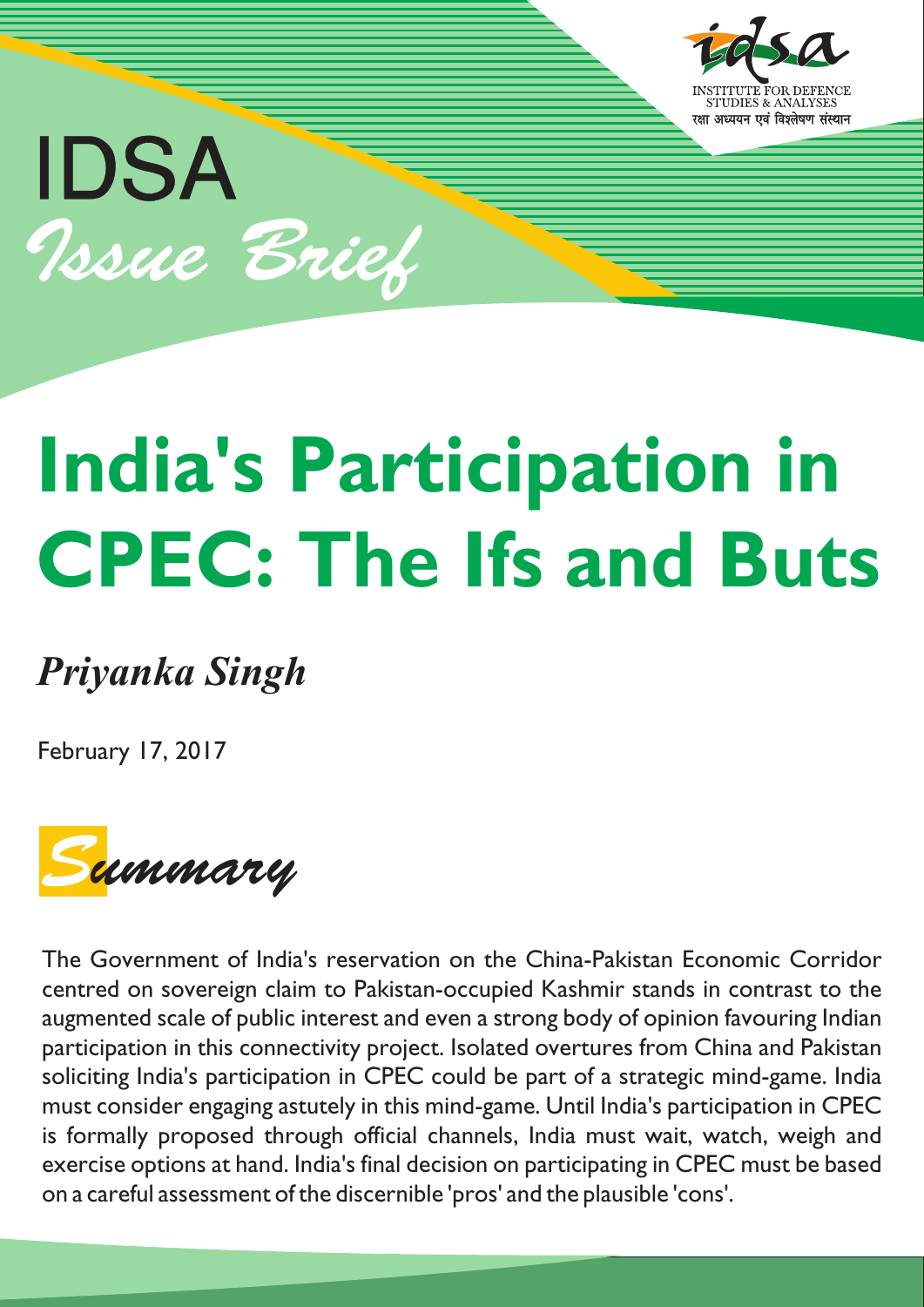At the recently concluded Raisina Dialogue, Prime Minister Narendra Modi stated that "only by respecting the sovereignty of countries involved, can regional connectivity corridors fulfil their promise and avoid differences and discord." <sup>1</sup> The Prime Minister's statement on the importance of respecting sovereignty was reinforced by Foreign Secretary S. Jaishankar, who, in his remarks from the same platform, observed: "China is a country which is very sensitive on matters concerning its sovereignty. So we would expect that they would have some understanding of other people's sensitivity about their sovereignty." <sup>2</sup> The remarks by the Prime Minister and the Foreign Secretary needs to be seen in the context of the approximately 300 kilometre long passage of the China Pakistan Economic Corridor (CPEC) through Gilgit Baltistan, which is claimed by India but has been under Pakistan's control since 1947. India's reservations on the project have so far gone unheeded. Intermeshed as the CPEC is with the principle of territorial sovereignty, the project is emerging as a key focal point of India's strategic priorities. Lately, Pakistan-occupied Kashmir (PoK) has begun to figure prominently in India's policy repositioning as evident from Modi's Independence Day speech in 2016. In the same vein, India's stance on CPEC has graduated from one of calculated silence to that of diplomatic resistance.

Notwithstanding the Government of India's reservations, the scale of public interest in CPEC is soaring. The still-evolving debate on CPEC within India is broadly split between exponents and resisters. While a constituency propagates that India must embrace the Chinese connectivity drive, the other holds the idea of India's participation as completely unacceptable because of territorial and strategic interests.<sup>3</sup> Even as policy makers appear to be struggling to evolve a robust position centred on territorial sovereignty, there is a surge in opinion urging the government to be moderate and "magnanimous" in adopting "a more flexible approach" while considering its options.<sup>4</sup>

The current bout of debate on India's CPEC options stemmed from a stray reference to India's participation by the Commander of Pakistan's Quetta-based Southern Command.<sup>5</sup> This was supplemented by the Chinese Foreign Ministry Spokesperson who termed the Pakistani general's statement as a "goodwill gesture" and noted that the inclusion of a "third party", i.e. India, can be considered after due "consultation" with Islamabad.<sup>6</sup> These Pakistani and Chinese statements

**<sup>.</sup>** <sup>1</sup> Text of the Inaugural Address by PM Modi at Second Raisina Dialogue, January 18, 2016, athttp://www.orfonline.org/research/inaugural-address-prime-minister-modi-second-raisinadialogue/.

<sup>2</sup> "On Corridor Through PoK, Foreign Secretary Jaishankar Says China Should Be Sensitive To India's Sovereignty," *NDTV*, January 19, 2017, at http://www.ndtv.com/india-news/trying-toconvince-china-that-indias-rise-not-harmful-to-its-ascent-foreign-secretary-1650347.

<sup>3</sup> Abhijit Bhattacharyya, "Joining \$46 bn China-Pakistan Economic Corridor would be adverse for India, hurt sovereignty," *The Financial Express*, January 3, 2017, at http://www.financialexpress.com/opinion/joining-46-bn-china-pakistan-economic-corridor-

would-be-adverse-for-india-hurt-sovereignty/494730/. <sup>4</sup> Sudha Ramachandran, "India and the CPEC project: to oppose or not to oppose?" *The Central Asia Caucasus Analyst* (CACI), September 10, 2015, at [https://www.cacianalyst.org/publications/analytical-articles/item/13272-india-and-the-cpec](https://www.cacianalyst.org/publications/analytical-articles/item/13272-india-and-the-cpec-project-to-oppose-or-not-to-oppose?.html)[project-to-oppose-or-not-to-oppose?.html.](https://www.cacianalyst.org/publications/analytical-articles/item/13272-india-and-the-cpec-project-to-oppose-or-not-to-oppose?.html)

<sup>5</sup> "China wonders if India will take up Pakistani general's offer to join CPEC," *Dawn*, December 25, 2016, at http://www.dawn.com/news/1304223.

<sup>6</sup> Foreign Ministry Spokesperson Hua Chunying's Regular Press Conference, Ministry of Foreign Affairs of the People's Republic of China, December 23, 2016, at http://www.fmprc.gov.cn/mfa\_eng/xwfw\_665399/s2510\_665401/t1426589.shtml.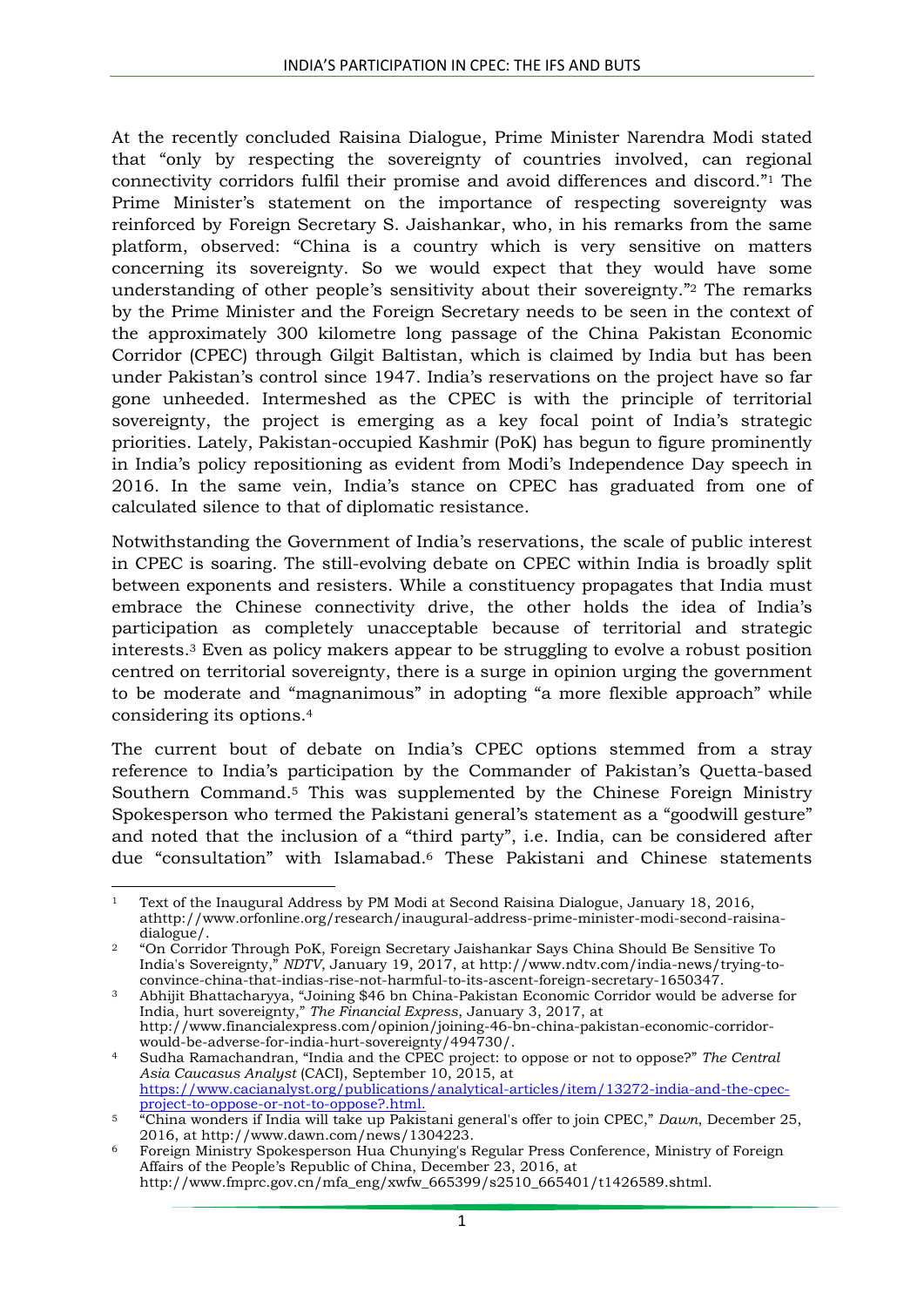extending an "olive branch" have been taken out of their contexts by the media. The fact is the Pakistani general prefaced his remarks with a condemnation of India's alleged subversive activities in his country, while the Chinese articulation was in response to a question on the Pakistani general's reference to India's participation in CPEC.7 Nonetheless, the debate on CPEC has been reignited and a multitude of opinions in the print and electronic mediums is exploring India's CPEC possibilities. Against this backdrop, this issue brief explores the current strains in India's CPEC debate. It does so by separating the anticipatory 'ifs' from the somewhat cautious-pessimist 'buts', before prescribing an approach that may be more suitable in the present situation.

#### **The 'Ifs'**

Examples of India co-operating either with China or Pakistan or both have been drawn upon to build a case for India's participation in CPEC. In this regard, the primary and oft-cited example is India's participation in the Asian Investment Infrastructure Bank (AIIB). Advocates of participation in CPEC cite India's AIIB membership to dismiss its reservations on CPEC. In their view, if India could choose to join the AIIB, which may also ultimately fund some CPEC projects, then why avoid participating in that connectivity corridor? Another example often cited is the Bangladesh China India Myanmar (BCIM) corridor. The argument flowing from this example is that intertwining BCIM and CPEC would contribute to optimizing the "logic of India-China regional cooperation".<sup>8</sup>

In addition, advocates propose that India should explore the possibility of CPEC being expanded with one of its branches including the Indian states of Punjab and Jammu & Kashmir. <sup>9</sup> There is also a reflection of this view in Pakistan, where prominent commentators have observed that the "trade utopia" via CPEC would remain unfulfilled if India were not integrated in the project.<sup>10</sup> Also articulated has been the possibility of India participating in CPEC if Pakistan were to grant it overland access to Afghanistan and Central Asia.<sup>11</sup>

For a while now, the interplay of an array of geopolitical factors has also been at the fore of the discussions on CPEC, the most important being Russia's purported inclination towards participating in the project. In September 2016, reports surfaced that Russia will conduct military exercises at Rattu in Gilgit-Baltistan. Later, this was denied officially by Russia and the exercises were conducted elsewhere but not in PoK. <sup>12</sup> As one of India's long-time strategic partners, Russia's

<sup>1</sup> <sup>7</sup> Hu Weijia "India should join CPEC to ease tensions with Pakistan and boost growth," *Global Times*, December 23, 2016, at http://www.globaltimes.cn/content/1025267.shtml.

<sup>8</sup> Sudheendra Kulkarni, "Charting a new Asian history," *The Hindu*, September 1, 2015, at http://www.thehindu.com/opinion/lead/india-and-china-can-chart-a-new-asianhistory/article7600397.ece.

<sup>9</sup> Ibid.

<sup>10</sup> Khaled Ahmed, "Corridor Of Uncertainty," *The Indian Express*, December 31, 2016, at http://indianexpress.com/article/opinion/columns/cpec-pakistan-china-economic-corridor-4452364/.

<sup>11</sup> M D Nalapat, "India should be access to CPEC," *Sunday Guardian*, December 24, 2016, at http://www.sundayguardianlive.com/opinion/7764-india-should-be-given-access-cpec.

<sup>12</sup> "No joint military exercise with Pakistan in PoK, Russia clarifies," *The Indian Express*, September 24, 2016, at http://indianexpress.com/article/world/world-news/no-joint-military-exercise-withpakistan-in-pok-russia-clarifies-3047234/.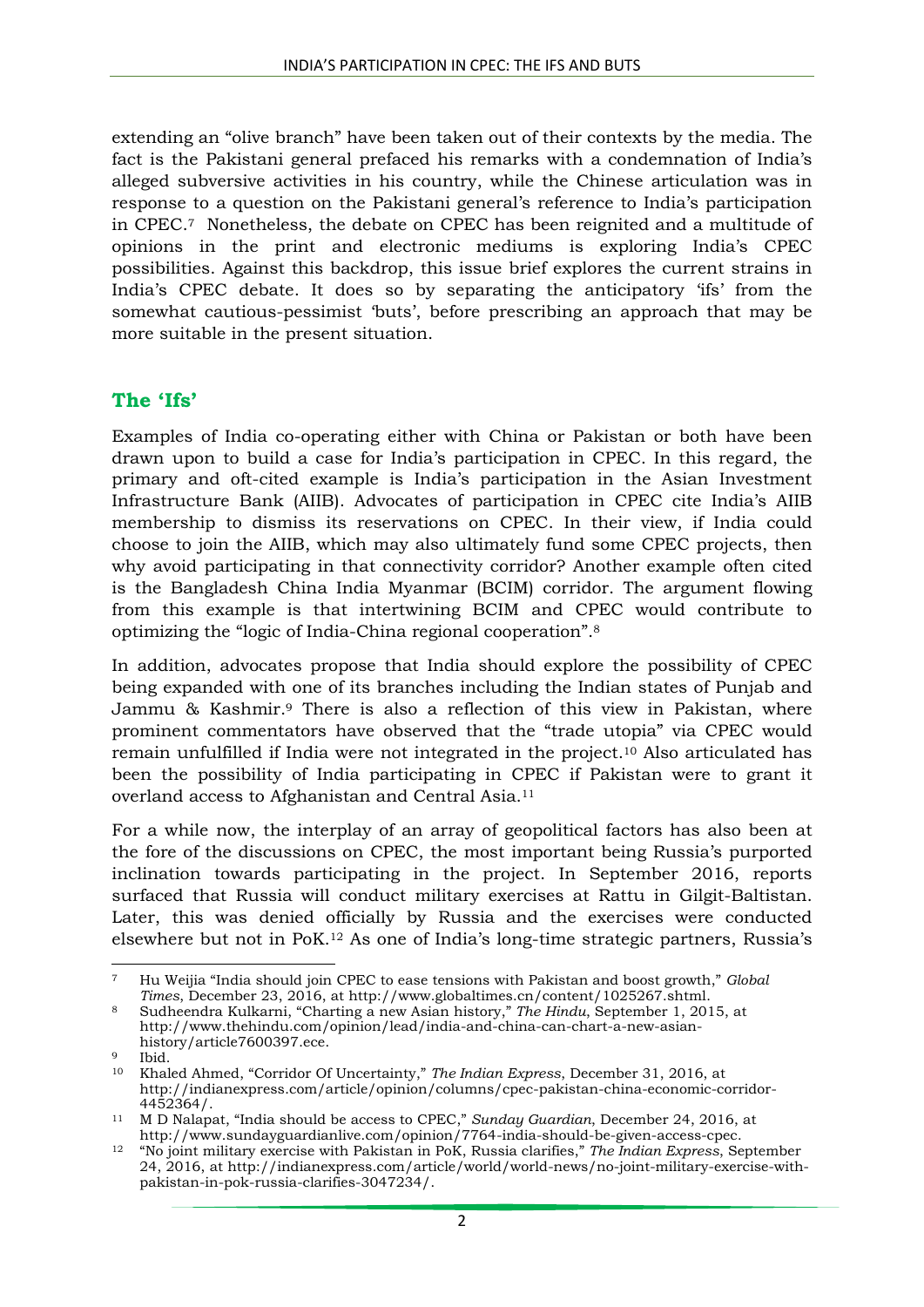stance on the Kashmir issue and PoK in particular is significant and so is its much conjectured CPEC bid. The Russian angle in CPEC is also being interpreted as China's deliberate strategy to undercut India's objections by seeking a Russian role in the project.<sup>13</sup> Besides, the US approach is also being closely watched to read the long-term trends in the geopolitical matrix concerning CPEC. Recent reports suggest that India intends to register a protest with the United Kingdom for the latter's purported support to CPEC. <sup>14</sup> Similarly, Iran's CPEC position, especially how Iran-China relations post the establishment of rail connectivity pan out, is an important factor for India to contend with. Simultaneously, it is also extremely significant to observe how the India-Iran-Afghanistan equation with respect to Chabahar Port shapes up. The port at Chabahar has often been projected as India's counterbalance to Gwadar Port (about 72 kilometres away) where CPEC culminates.

Within J&K, there is popular speculation on the potential advantages likely to accrue once CPEC is operationalised on the other side of the Line of Control (LoC). The idea of reviving the Silk Road on this side of the LoC and at some point linking it with the Chinese-led One Belt One Road (OBOR) has also been discussed. Chief Minister Mehbooba Mufti recently invoked the pre-1947 "trans-Kashmir Corridor" and endorsed the revival of the ancient Silk Road as an "alternative to the CPEC". Mufti also highlighted the significance of developing Kashmir as a nucleus of intraregional trade and energy cooperation between South and Central Asia.<sup>15</sup>

#### **The 'buts'**

**.** 

The 'buts' in India's CPEC participation are manifold and complex. This is so because any Indian participation would inextricably be linked to the country's legitimate claims on PoK. Secondly, India shares a great deal of trust deficit with China and Pakistan and has a history of conflict with both. As a result, even though suggestions to re-approach the project pragmatically (as discussed in the preceding section) have been made, no advocate has overruled the principle strands of contention that continue to mar India's equations with China and Pakistan.

In this context, conservative assessments of India's options call the CPEC a "disguised political disturbance" with a high level "strategic content" that is set to challenge India.<sup>16</sup> As the "new trespass" unfolds, India must not lose an opportunity to communicate its concerns to the international community. It also needs to muster efforts to ensure that its territorial position is not diluted further

<sup>13</sup> Panos Mourdoukoutas, "China Wants Russia To Calm India And Save CPEC," *Forbes*, January 8, 2017, at http://www.forbes.com/sites/panosmourdoukoutas/2017/01/08/china-wants-russiato-calm-india-and-save-cpec/#7e99f8ac240f.

<sup>14</sup> "India dismayed at UK support to China-Pak corridor," *Deccan Herald*, January 13, 2017, at http://www.deccanherald.com/content/591240/india-dismayed-uk-support-china.html.

<sup>15</sup> "Alternative to CPEC, Silk Route through Kashmir: Mehbooba," *Kashmir Reader*, January 17, 2017, at http://kashmirreader.com/2017/01/17/alternative-cpec-silk-route-kashmirmehbooba/.

<sup>16</sup> Tojo Jose, "India and the China-Pakistan Economic Corridor Project (CPEC): What are the implications?" *IndianEconomicy.net*, May 28, 2016, at http://www.indianeconomy.net/splclassroom/208/india-and-the-chinapakistan-economiccorridor-project-cpec-what-are-the-implications/.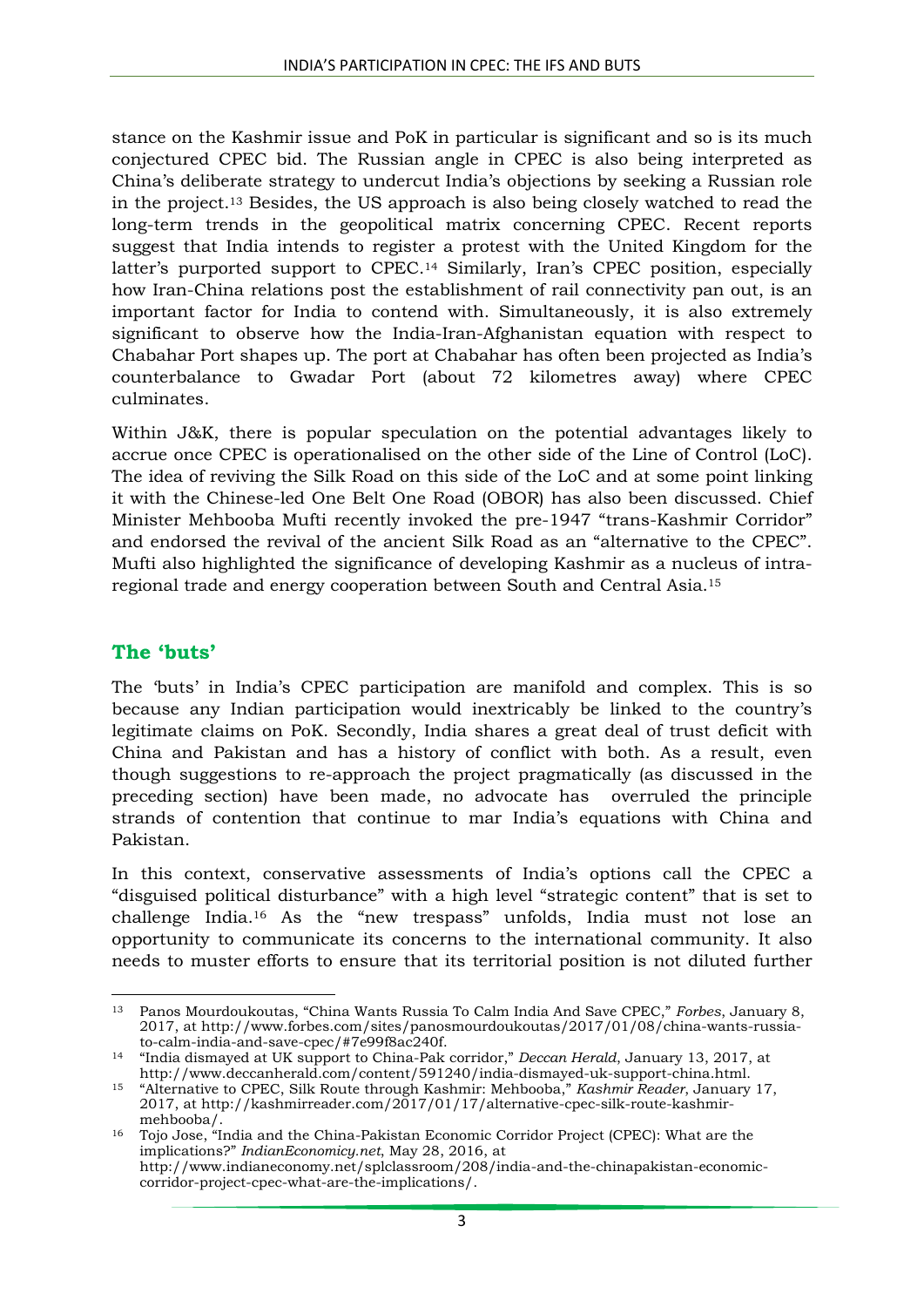in order to avoid past situations such as Tibet and Aksai Chin. <sup>17</sup> That CPEC assets in PoK are not used militarily against India during war is a further source of concern for the security establishment and whether India should seek China's assurance on the same forms an element of thinking in this category.<sup>18</sup>

CPEC rests on a Chinese plan to secure and shorten its supply lines through Gwadar with an enhanced presence in the Indian Ocean. Hence, it is widely believed that upon CPEC's fruition, an extensive Chinese presence will undermine India's influence in the Indian Ocean. The possibility of a robust naval presence at a key location that may put China in "a commanding position at the mouth of the Gulf" in India's perceived "home-ground" is fraught with implications for India.<sup>19</sup>

It is also being contended that if CPEC were to successfully transform the Pakistan economy that could be a "red rag" for India which will remain at the receiving end of a wealthier and stronger Pakistan.<sup>20</sup> This line of argument particularly stands in contrast to what appears to be a popular perception that a stronger and stable Pakistan would be in India's long term security interest.

Similarly, China's intentions on what could possibly be India's "corridor to nowhere" must be read closely given its continued resistance to re-opening the Himalayan land ports for trade between Tibet and India. It is argued that India should urge China to open up such links across the Indo-Tibetan belt instead of pinning hopes on connecting to CPEC.<sup>21</sup>

#### **The 'ifs' versus the 'buts'**

Straddling the 'ifs' and the 'buts' is the middle ground consisting of a section of commentators which believes that India's participation in OBOR or CPEC may per se not necessarily amount to a climb-down from its official territorial position. In this view, it is good to raise objections on territorial grounds but futile "to stress this beyond a point".<sup>22</sup> What could possibly be also done between India and China is to arrive at an understanding wherein the two countries do not object to investments in PoK and Arunachal Pradesh, respectively, and thereby detach "territorial issues from restricting benefits for the population."<sup>23</sup> India engaging with selective "components of the OBOR" that enhance its connectivity with "major markets and resource supplies" has also been delineated. <sup>24</sup> Can such a selective

1

<sup>17</sup> Divya Soti, "China-Pakistan Economic Corridor: Challenges for India and US," *South Asia Monitor*, May 5, 2015, at [http://southasiamonitor.org/detail.php?type=sl&nid=11636.](http://southasiamonitor.org/detail.php?type=sl&nid=11636)

<sup>18</sup> Ibid.

<sup>19</sup> Talmiz Ahmad, "Who's Afraid of One Belt One Road?" *The Wire*, June 3, 2016, at https://thewire.in/40388/one-belt-one-road-shaping-connectivities-and-politics-in-the-21stcentury/.

<sup>20</sup> Rajeev Sharma, "Here's why Indian strategists should worry about China's \$46 billion funding to Pakistan," *Firstpost*, April 21, 2015, at http://www.firstpost.com/world/heres-why-indianstrategists-should-worry-about-chinas-46-billion-offering-to-pakistan-2205216.html.

<sup>21</sup> Claude Arpi, "For India, CPEC Is a Corridor to Nowhere," *The Pioneer*, December 29, 2016, at http://www.dailypioneer.com/columnists/edit/for-india-cpec-is-a-corridor-to-nowhere.html.

<sup>22</sup> Sudha Ramachandran, "India and the CPEC project: to oppose or not to oppose?"

<sup>23</sup> Ravi Bhoothalingam, "One-Belt-One-Road – to Join or Not to Join?" *The Wire*, June 14, 2016, at https://thewire.in/42582/one-belt-one-road-to-join-or-not-to-join/.

<sup>24</sup> Shyam Saran, "What China's One Belt and One Road Strategy Means for India, Asia and the World," *The Wire*, October 9, 2015, at [https://thewire.in/12532/what-chinas-one-belt-and-one](https://thewire.in/12532/what-chinas-one-belt-and-one-road-strategy-means-for-india-asia-and-the-world/)[road-strategy-means-for-india-asia-and-the-world/.](https://thewire.in/12532/what-chinas-one-belt-and-one-road-strategy-means-for-india-asia-and-the-world/)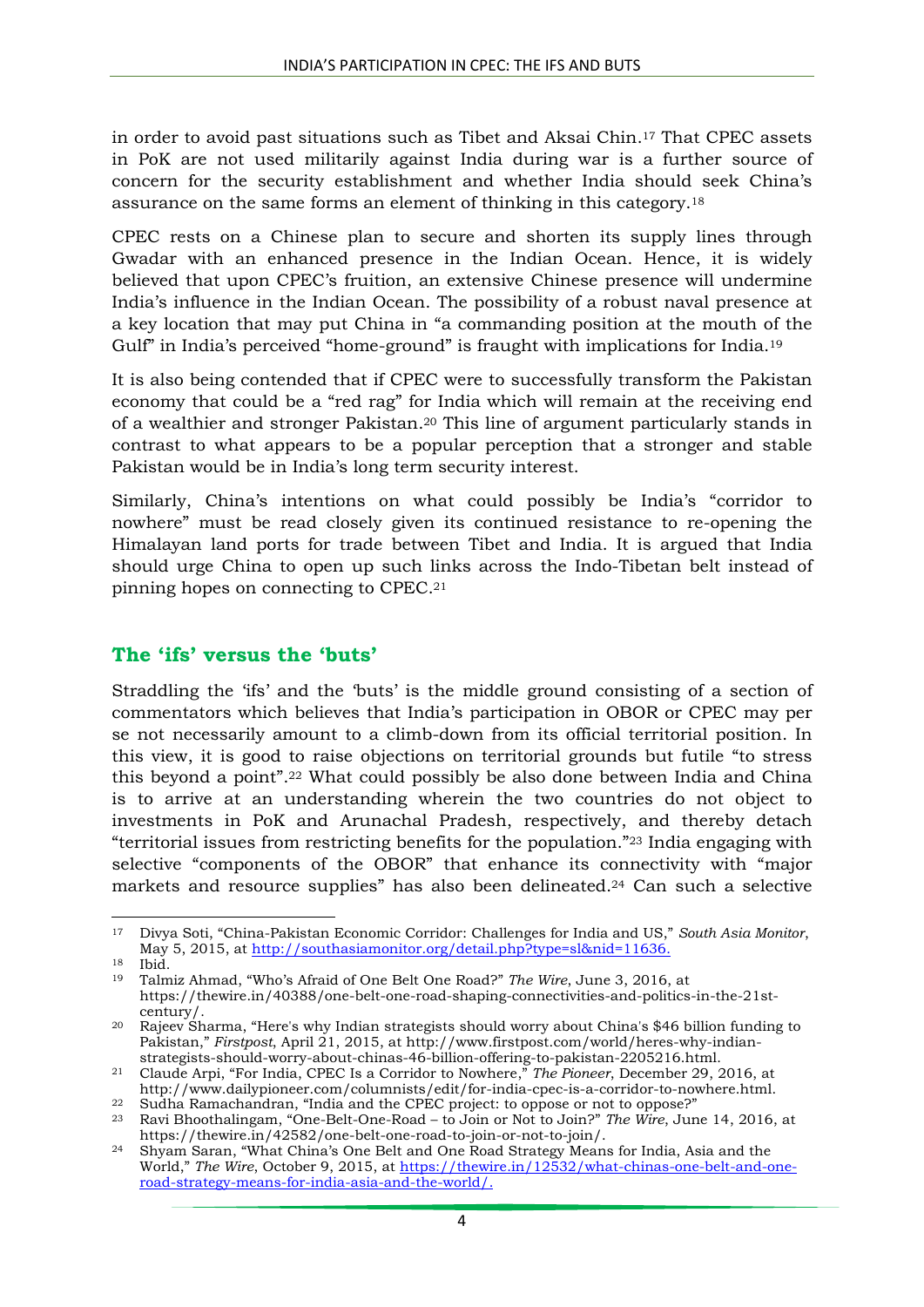approach apply to India actively engaging in CPEC projects in Pakistan and beyond, while avoiding projects in the Gilgit Baltistan segment, needs deeper examination.

In the past, India's travails over the protracted Kashmir issue were exacerbated by a biased and ignorant international community as well as by Sino-Pakistan collusion. Now, in times of waning international attention on Kashmir, can India afford to participate or shed its reservations on CPEC unless it foresees a conclusive settlement on Kashmir with both Pakistan and China? Is there an opportunity for India to gain a quid pro quo – maintain the territorial status quo in Kashmir, withdraw objections to CPEC and participate proactively or selectively in the project? During the 1972 Simla negotiations with Pakistan, India's quest to reduce Kashmir into a bilateral issue was combined with an attempt to gain consent on converting the then cease fire line into a de jure border, i.e., withdraw the respective claims on either parts of the erstwhile princely state.<sup>25</sup> India has had its finger burnt in every past attempt to reach a viable solution on Kashmir. Learning from past experiences with China and Pakistan, India must exercise adequate caution and care.

It is wishful thinking to argue that participation in CPEC would enhance India's connectivity options. There are enough cues in history to suggest otherwise. A sequential pattern shows how China and Pakistan have stapled their partnership to India's strategic detriment: the Sino-Pak Border Agreement 1963, defence and clandestine nuclear and ballistic missile cooperation, and multiple Chinese vetoes at multilateral forums including the UN on issues of critical importance to India have all adversely impacted upon India's core interests. While still holding out that Kashmir is a bilateral problem, China, at Pakistan's behest, has built several infrastructure projects in both parts of PoK. In similar flagrant disregard, the CPEC too is being taken forward despite India's objections. Projections envisaging that India-Pakistan-China tripartite cooperation on CPEC would usher in greater connectivity, stability and establish peace are fanciful unless existing equations transform radically.

For decades, India's connectivity options on its west have been foreclosed owing to Pakistan's obstinate resistance to cooperation and its control over PoK. Also, given the longstanding frictions and unstable bilateral ties, it is naïve to reckon that connectivity via Pakistan or PoK would be unproblematic and smooth. Here, it is worth noting how, despite close strategic ties, Pakistan has used its connectivity access as a lever to bully the United States like it did by obstructing the passage of NATO trucks into Afghanistan across the Torkham crossing in retaliation for the US attack on Salala. With India, things could become even more complicated and ugly because of Pakistan's animus towards India.

What is also being witnessed are views that suggest that CPEC is not simply about China and Pakistan. <sup>26</sup> There are several such corridors that fall in the ambit of the expansive transcontinental OBOR, which together will involve more than 60

1

<sup>25</sup> P.N. Dhar, *Indira Gandhi, the 'Emergency' and Indian Democracy*, Oxford University Press, 2000, New Delhi, p. 192.

<sup>26</sup> "Behind Pakistan's CPEC offer," *The Hindu*, December 28, 2016, at http://www.thehindu.com/opinion/editorial/Behind-Pakistan%E2%80%99s-CPECoffer/article16950512.ece.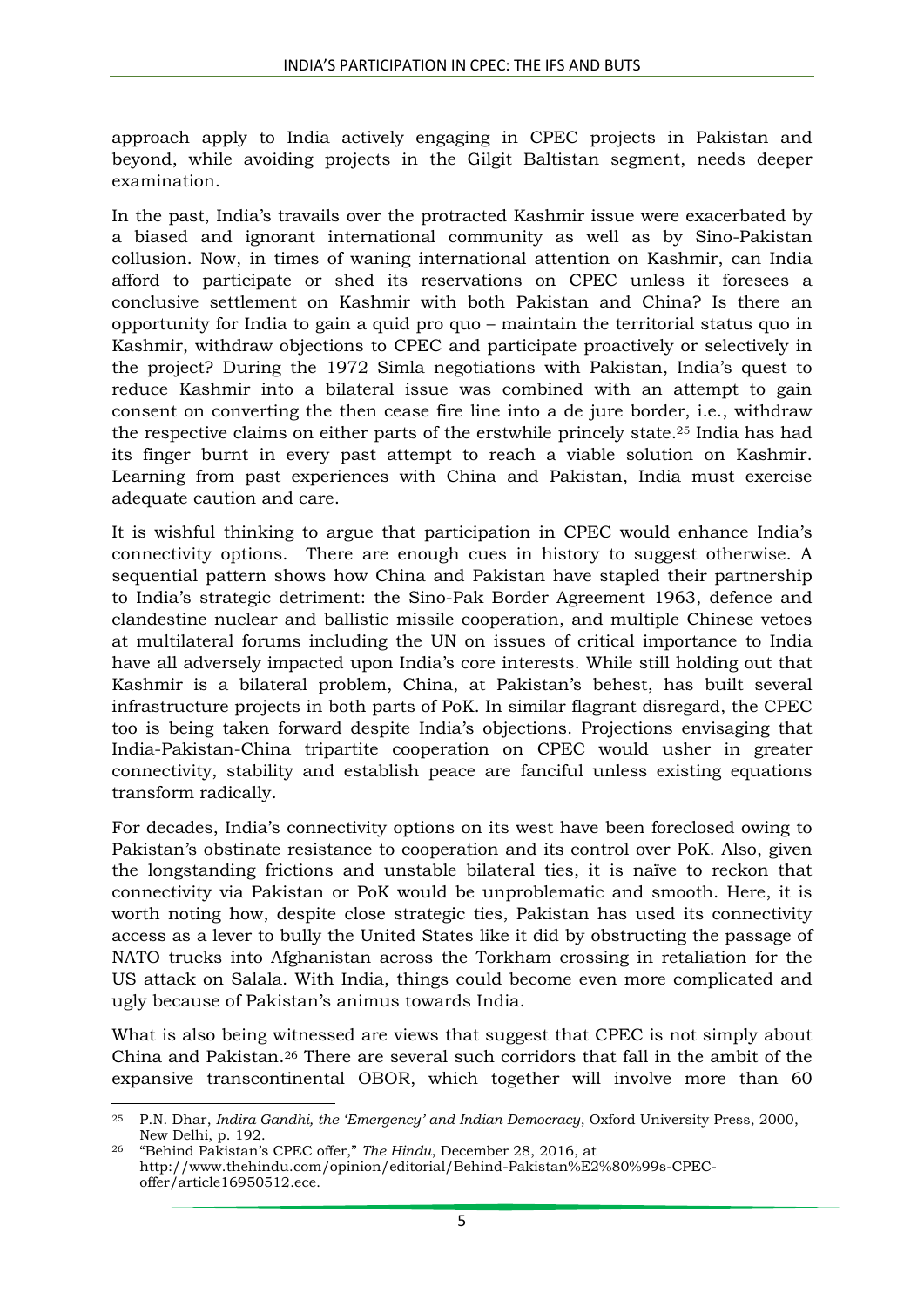nations and, therefore, India must shape its stance accordingly. Even if one were to accept such a logic, the sheer number of actors involved is unlikely to effect a material change in India's position given Pakistan's control over the corridor's geographical key and China's hold over the crucial purse strings. Besides, the relative dearth of instances where India-China-Pakistan have cooperated trilaterally make the CPEC proposition sound too good to be true.

#### **India: obstructionist, outlier?**

China's proclamations about developing a string of connectivity and infrastructure projects in India's vicinity has stirred political and popular perceptions in countries in the proximate neighbourhood. China's increasing footprints in the South Asian region is often portrayed as India losing its strategic hold. A case in point is the construction of the Hambantota Port in Sri Lanka where China reportedly filled in for India (though there is no official confirmation on whether the project was ever formally offered to India). India's caution on the BCIM corridor, inordinate delay in moving ahead with the Chabahar Port and reservations on CPEC are being increasingly cited by detractors to present the country as an unaccommodating, reluctant, regional player. Such misrepresentations have cost India dearly. Despite being the largest economy in the South Asian region, the country has suffered a considerable dent in its image due to a perceptible rise in hostile perceptions amongst nations in its contiguity.

Therefore, India must closely watch the geopolitical shifts in and around the subcontinent where China has begun to feature in national calculations. India's ambitions on expanding multilateral engagement is unequivocally contingent upon the China factor. Whether it is RCEP (Regional Comprehensive Economic Partnership) or connecting the CPEC to the International North South Transport Corridor in the longer term, India cannot afford to appear as sitting in "isolation."<sup>27</sup> There is also a strong view that India should not just reject the CPEC as "unviable" and instead think in terms of dealing with a regional order that will inevitably tilt towards China if the project were to succeed.<sup>28</sup> Further, India must prepare to deal with challenges stemming from the ongoing realignment between China, Pakistan, Russia, Iran and Afghanistan. Hence, what India needs to do is to generate viable options to secure its interests while not compromising upon genuine strategic/territorial concerns.

India must show resolve in terms of fulfilling the regional commitments that it makes. It must further strengthen existing leverages derived from a diverse geography, demographic size and growth indicators to project itself as an indispensable player in regional development. For instance, India's vast peninsular expanse could be critical in China's Maritime Silk Road initiative. Apart from this,

**<sup>.</sup>** <sup>27</sup> Abhineet Singh, "Chinese Corridors And Their Economic, Political Implications For India," *Swarajya*, June 7, 2016, at https://swarajyamag.com/world/chinese-corridors-and-theireconomic-political-implications-for-india.

<sup>28</sup> Daniel S. Markey & T.C.A. Raghavan, "The China Pakistan Economic Corridor," Discussion Highlights, Carnegie India, New Delhi, July 2, 2016, at http://carnegieindia.org/2016/07/02/china-pakistan-economic-corridor-event-5328.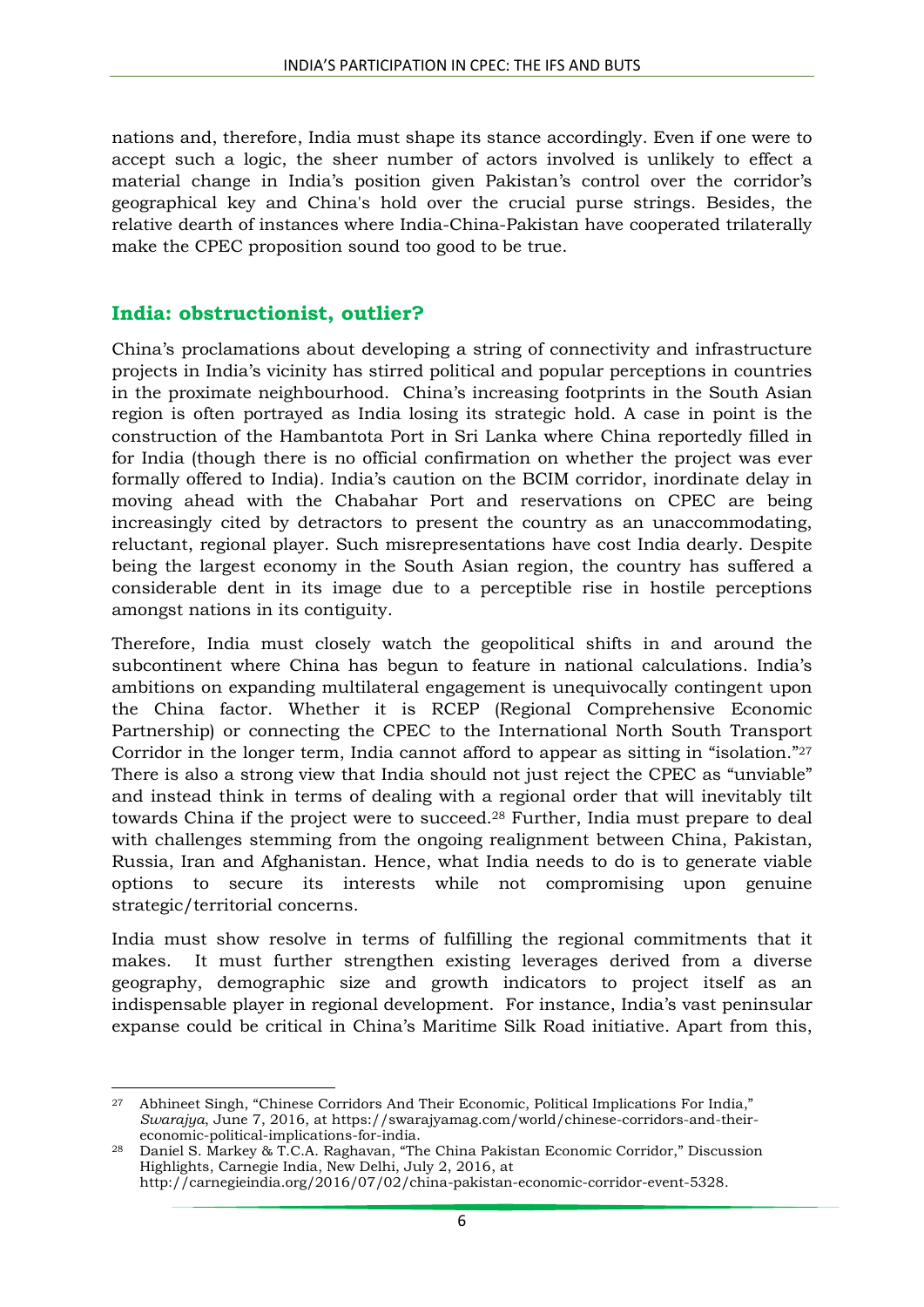India must handle emerging strategic realignments, including proximity to the US, smartly, so as to attain its objectives in the region.

#### **Way ahead: fence-sitter for now**

Currently, there is little that India can do to stall CPEC except for diplomatically articulating its objections and make it "un-implementable". <sup>29</sup> But it is unlikely that diplomatic statements alone will cause the project's deferment. Nevertheless, media reports indicate that India's persistent objections have become a source of concern for China. Further, China is also concerned about India-Pakistan tensions denting its agenda at least in the CPEC segment of the OBOR initiative. The fate of CPEC, projected as the pivotal flagship project from the OBOR stable, is quite crucial. In the face of India's reservations, the failure of CPEC to take off would mean a loss of repute for China and Pakistan, something which both countries would try hard to avoid.

Isolated statements from China and Pakistan soliciting India's participation in CPEC could be part of a strategic mind-game to evoke a sympathetic line of thinking about CPEC inside India. India should consider engaging astutely in this mind-game. It could think in terms of undertaking subtle measures; for instance, sending out feelers that could potentially expose whether the "olive branch" is a real one and China and Pakistan are actually open to India's participation in CPEC? Meanwhile, India must uphold its specific reservations on the project and draft a strategy to revert suitably in case CPEC is offered formally through official channels. Till things crystallise further, India must wait, watch, weigh and exercise options at hand, and allow the confusion to prevail some more as the ambitious project, shrouded in layers of uncertainty, rolls out. India's future strategy thrust on CPEC must be based on a careful reassessment of the discernible 'ifs' and the plausible 'buts'.

*The author wishes to acknowledge an extensive, extremely useful feedback by Dr S. Kalyanaraman that helped in finalising the issue brief.*

1 <sup>29</sup> Ashok Malik, "Why is the China-Pakistan Economic Corridor such a challenge to India?" *The Economic Times*, November 16, 2016, at http://economictimes.indiatimes.com/news/defence/why-is-the-china-pakistan-economiccorridor-such-a-challenge-to-india/articleshow/55450651.cms.